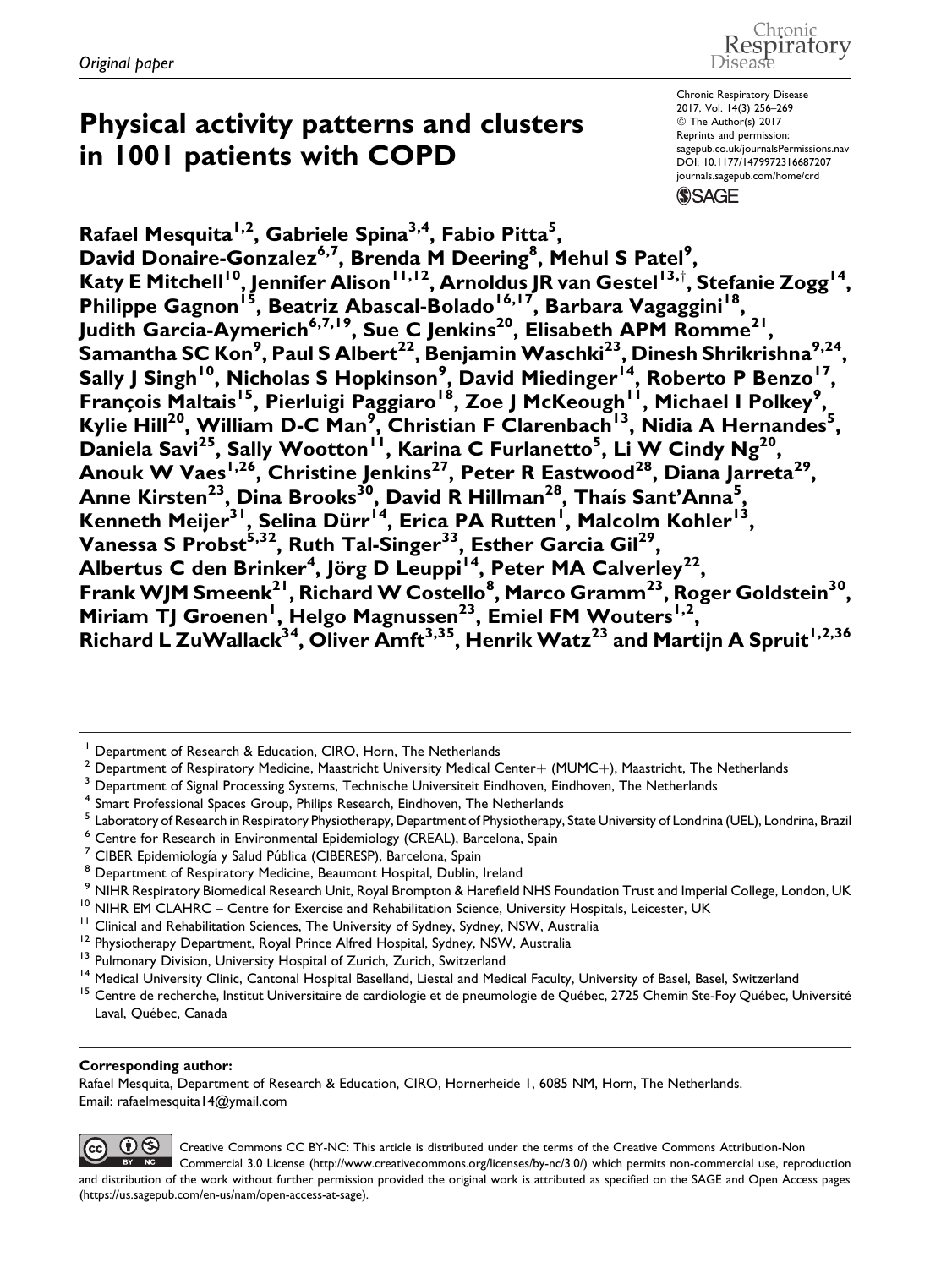### Abstract

We described physical activity measures and hourly patterns in patients with chronic obstructive pulmonary disease (COPD) after stratification for generic and COPD-specific characteristics and, based on multiple physical activity measures, we identified clusters of patients. In total, 1001 patients with COPD (65% men; age, 67 years; forced expiratory volume in the first second  $[FEV<sub>1</sub>]$ , 49% predicted) were studied crosssectionally. Demographics, anthropometrics, lung function and clinical data were assessed. Daily physical activity measures and hourly patterns were analysed based on data from a multisensor armband. Principal component analysis (PCA) and cluster analysis were applied to physical activity measures to identify clusters. Age, body mass index (BMI), dyspnoea grade and ADO index (including age, dyspnoea and airflow obstruction) were associated with physical activity measures and hourly patterns. Five clusters were identified based on three PCA components, which accounted for 60% of variance of the data. Importantly, couch potatoes (i.e. the most inactive cluster) were characterised by higher BMI, lower FEV<sub>1</sub>, worse dyspnoea and higher ADO index compared to other clusters ( $p < 0.05$  for all). Daily physical activity measures and hourly patterns are heterogeneous in COPD. Clusters of patients were identified solely based on physical activity data. These findings may be useful to develop interventions aiming to promote physical activity in COPD.

### Keywords

Chronic obstructive pulmonary disease, physical activity, outcome assessment (healthcare), principal component analysis, cluster analysis

Date received: 17 February 2016; accepted: 15 October 2016

### Introduction

Physical activity levels in patients with chronic obstructive pulmonary disease (COPD) are mostly presented as a total amount or as an average of multiple measurement days. $1-6$  Nevertheless, physical activity

is a multidimensional construct that should be described by relevant constructs and measures.<sup>7</sup> A more detailed approach to physical activity data analysis could provide complementary information about the physical activity behaviour of patients with COPD.

- 
- 
- 
- 
- 
- 
- 
- <sup>16</sup> Division of Pulmonary, Hospital U. Marqués de Valdecilla, IFIMAV, Santander, Spain<br><sup>17</sup> Mindful Breathing Laboratory, Mayo Clinic, Rochester, MN, USA<br><sup>18</sup> Cardio-Thoracic and Vascular Department, University of Pisa, P Lung Research, Grosshansdorf, Germany<br>
<sup>24</sup> Musgrove Park Hospital, Taunton and Somerset NHS Foundation Trust, Somerset, UK<br>
<sup>25</sup> Department of Pediatrics and Pediatric Neurology, Cystic Fibrosis Center, Sapienza Universit
- 
- 
- 
- 
- 
- 
- 
- 
- 
- 
- 
- 
- Netherlands<br><sup>32</sup> Center for Research in Health Sciences, University North of Paraná (UNOPAR), Londrina, Brazil<br><sup>33</sup> GlaxoSmithKline R&D, King of Prussia, PA, USA<br><sup>34</sup> Department of Pulmonary and Critical Care, Saint Franci University, Diepenbeek, Belgium
- $\dagger$  Deceased 3 June 2016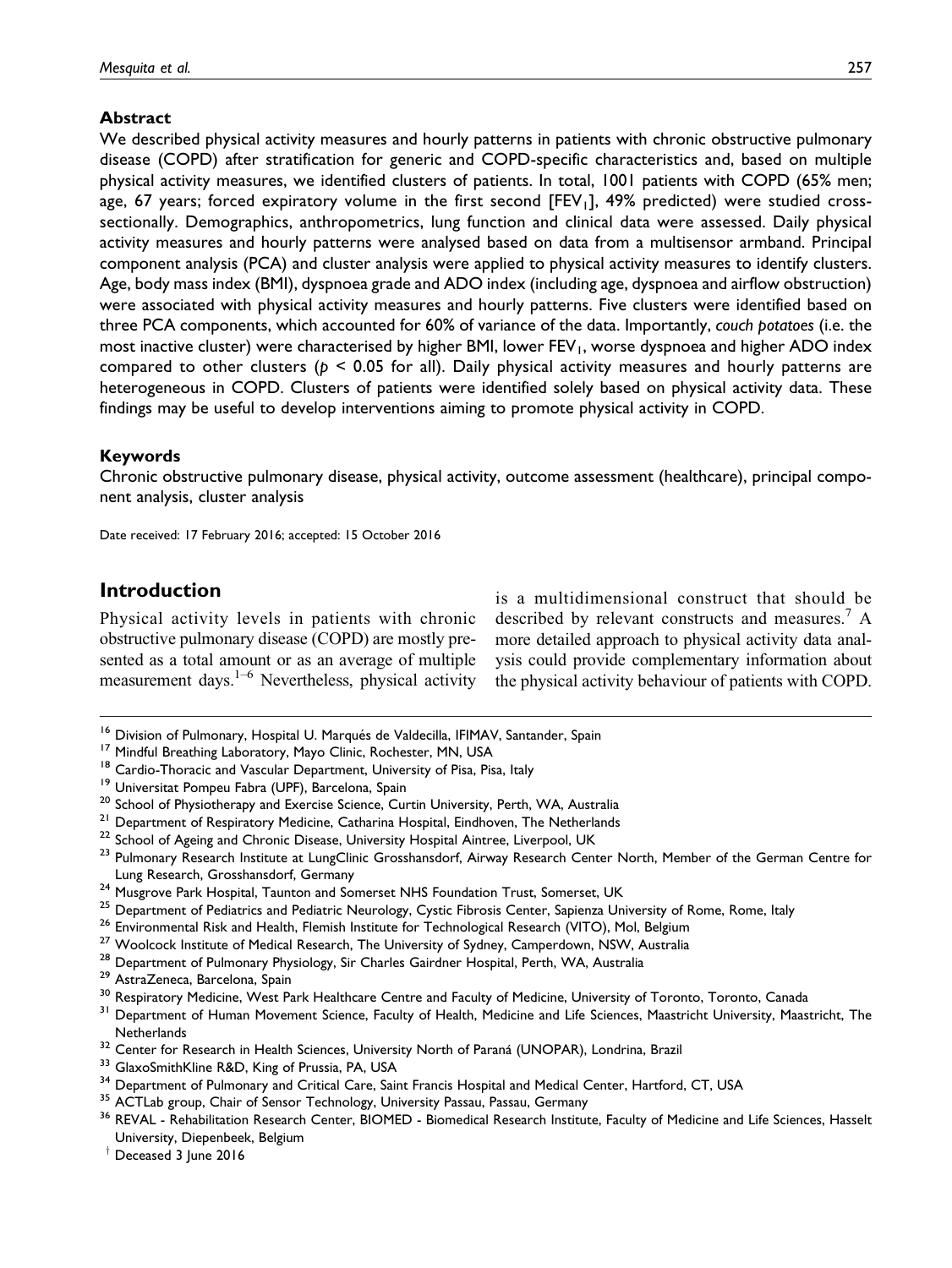Studies in different patient populations show that a more detailed analysis of physical activity can be achieved by plotting physical activity hourly patterns<sup> $7-9$ </sup> and by applying cluster analysis to physical activity measures.  $8,10,11$  Physical activity hourly patterns provide a graphic representation of the temporal trends of physical activity intensities over the course of a day<sup> $7-9$ </sup> and they can provide useful information. Rochester et al., $12 \text{ for example, observed a delayed}$ morning start and a reduced peak of activity in patients with Parkinson's disease. Cluster analysis,<sup>13</sup> in turn, can be useful to identify subgroups of subjects with distinct physical activity characteristics. In middle-aged Chinese adults, Lee et al. $8$  were able to identify two clusters of subjects, one more active than the other. Male subjects in the least active cluster had higher body fat percentage and older age than those in the active group. These detailed analyses could then lead to new insights regarding subgroups of patients with COPD with specific physical activity patterns, which may be used in further investigations and intervention strategies. $6,14-16$  Indeed, for specific groups of patients, greater and/or more sustainable results may be achieved if the focus shifts from an increase in moderate-to-vigorous activities towards a reduction in sedentary time. $17-20$ 

Therefore, the main contributions provided by this work are to describe physical activity measures and physical activity hourly patterns in patients with COPD after stratification for generic and COPDspecific characteristics and to identify clusters of patients with COPD based on physical activity measures.

# Materials and methods

Detailed methods and supplementary results are available in the supplementary material.

# Study design and participants

This is a pooled analysis of historical, cross-sectional and objectively assessed physical activity data from 10 countries (i.e. United Kingdom, Ireland, the Netherlands, Germany, Switzerland, Italy, Spain, the United States, Brazil and Australia). Published and/ or unpublished physical activity data from previous studies as assessed by the SenseWear Armband or SenseWear Mini Armband activity monitors (both from BodyMedia Inc., Pittsburgh, PA, USA) were considered for analysis. A detailed description of the sources of the data included in the current analysis – including study registration number, study type, main publications, sites of recruitment, period of data collection and number of subjects included – is provided in Supplementary e-Table 1. Ethics board approval was obtained from the local ethics committees/institutional review boards and written informed consent was provided by the participants. Subjects were included if they had COPD with a postbronchodilator-forced expiratory volume in the first 1 second (FEV<sub>1</sub>)/forced vital capacity ratio  $\leq 0.70$ ,<sup>21</sup> clinical stability at the time of physical activity assessment and complete data for age, sex, body mass index (BMI) and daily physical activity measures.

### **Assessments**

Demographics, anthropometrics, lung function and clinical data were assessed. In order to investigate their association with physical activity measures and hourly patterns, these outcomes were stratified according to the established criteria or according to the median value (i.e. above or below the median). The SenseWear Armband or SenseWear Mini Armband activity monitors, which use multisensory data in combination with pattern recognition algorithms to reliably estimate energy expenditure (EE) and metabolic equivalents of task  $(METs)$ ,<sup>22</sup> were used to assess physical activity.<sup>23–26</sup> SenseWear Professional software versions 6.1 and 7.0 were used for data analysis. METs data are divided into activity intensity levels using the thresholds proposed by the American College of Sports Medicine; $27$  very light intensity, <2.0 METs; light intensity, 2.0 to 2.9 METs; and moderate-to-vigorous intensity,  $\geq$ 3.0 METs.

Subjects with a minimum of four recorded days (two weekdays + Saturday + Sunday),<sup>1</sup> with the device being used for  $\geq$  22 h $\cdot$  day<sup>-1</sup>,<sup>28</sup> were included in the analyses. Only recordings during waking hours of weekdays were considered for the main analysis, since physical activity measures during the weekend are known to be different.<sup>1</sup> The physical activity measures represent the average of all valid weekdays. Weekend days were used only for the presentation of daily physical activity hourly patterns. All values represent absolute values.

# Cluster analysis

Cluster analysis was used to identify subgroups of patients with distinct physical activity profiles. First, minute-by-minute EE and METs data were stratified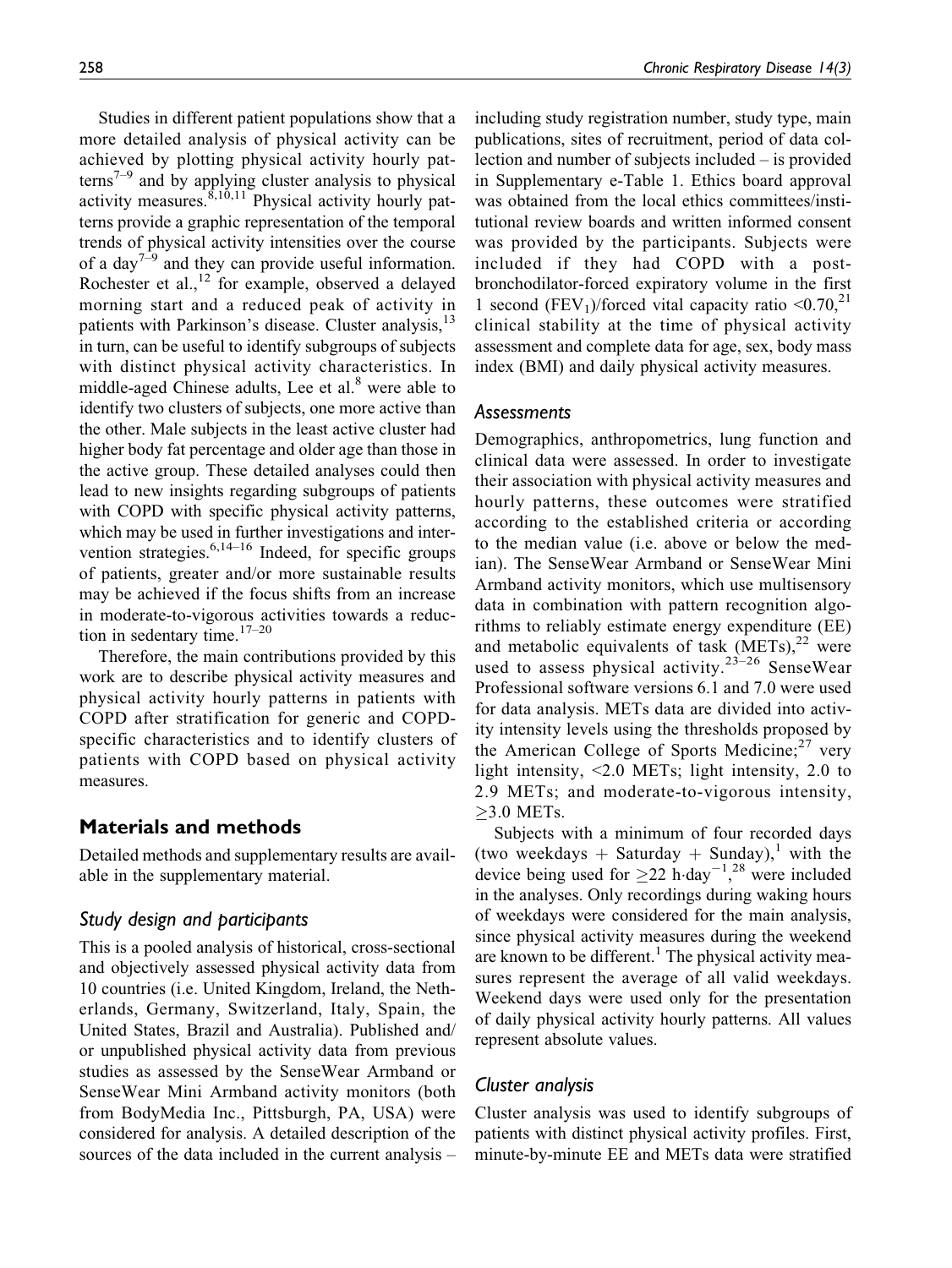according to different criteria (and the combination of them): intensity (e.g. very light, light or moderate-tovigorous intensity), duration (e.g. bouts of activity; a bout was defined as a predefined minimum period of consecutive minutes (e.g. 10 min) in the same intensity), period of the day (e.g. before or after midday), frequency (e.g. number of bouts per day) and quantity (e.g. absolute numbers or percentage of total). These stratifications led to 180 distinct variables referred to as features (Supplementary e-Table 2). Data regarding steps-per-day were not included in the current analysis as this outcome is subject to inaccuracy unless the subject walks at higher speeds. $29$  Second, principal component analysis (PCA) was used to compress the information contained in the highdimensional feature set (180 dimensions) to a lower subspace (3 dimensions) that is both convenient for data visualisation and able to account for the desired variance of the data (set to  $60\%$ ). The features were initially standardised using z-scores. All 180 features contributed to each principal component, but some contributed more than others. The most relevant features in each component are presented. Third, a k-means clustering algorithm with automatic selection of the number of clusters was applied to the three principal components to separate the subjects into groups with distinct characteristics. The algorithm selects the number of clusters in a way that the corresponding clustering results are the most stable under small perturbations of the input data set. $^{13}$  The normalised mean over pairwise clustering distances was used as instability measure.<sup>13</sup> Feature extraction, PCA and cluster analysis were performed using Matlab R2012b (Mathworks Inc., Natick, MA, USA).

### Statistical analyses

Continuous variables were expressed as median (interquartile range), as most variables showed nonnormal distribution. Categorical variables were expressed as absolute and/or relative frequency. Mann–Whitney U test or Kruskal–Wallis test (post hoc Dunn; significant if  $p < 0.05$ ) was used for comparing continuous variables, while the  $\chi^2$  test was used for categorical variables. The influence of seasons on daily physical activity measures was minimal (Supplementary e-Table 3) and therefore this was not taken into consideration throughout the analyses. Spearman coefficient was used to investigate correlations, when appropriate. The area under each hourly pattern, named as the area under the curve (AUC),

was calculated and presented with its 95% confidence intervals to quantitatively represent time-varying averages of the hourly patterns. A  $p$  value of <0.01 was considered significant and all statistical analyses were performed using SPSS 17.0 (SPSS, Chicago, IL, USA) or GraphPad Prism 5 (GraphPad Software, La Jolla, CA, USA).

### **Results**

# General characteristics, physical activity measures and hourly patterns of 1001 patients with COPD

In total, 1001 patients with COPD were analysed (Table 1). The majority of patients were men, had a normal-to-overweight BMI, moderate-to-severe degree of airflow limitation and only a small proportion used long-term oxygen therapy (LTOT). Regarding the assessment of physical activity levels, the median number of valid days analysed per patient was 6 (6–6), resulting in a total of 6074 valid physical activity days, of which 4049 (67%) were weekdays. The daily total time was smallest and the daily total EE was lowest in moderate-to-vigorous intensity (Table 1). Higher EE was observed during summer for very light and light intensities, but this did not translate into more time in these intensities (Supplementary e-Table 3). Characteristics per country can be found in Supplementary e-Table 4.

# Stratification for generic and COPD-specific characteristics

In general, patients of older age, female sex, LTOT users, lower diffusion capacity of the lung for carbon monoxide ( $D_{LCO}$ ), higher modified Medical Research Council (mMRC) dyspnoea grade, higher BMI, higher ADO index (including age, dyspnoea, and airflow obstruction), higher Global Initiative for Chronic Obstructive Lung Disease (GOLD) grade and patients from GOLD group D spent the smallest daily total time and lowest daily total EE in moderate-tovigorous intensity (Supplementary e-Tables 5–13). Daily physical activity hourly patterns after stratification for the abovementioned characteristics are presented in Figure 1 and Supplementary e-Figure 1, showing a significant influence of age, BMI, mMRC dyspnoea grades and ADO index scores, as there was little or no overlap between the 95% confidence intervals of the hourly patterns. The AUC values for these parameters varied between 0.25 and 0.36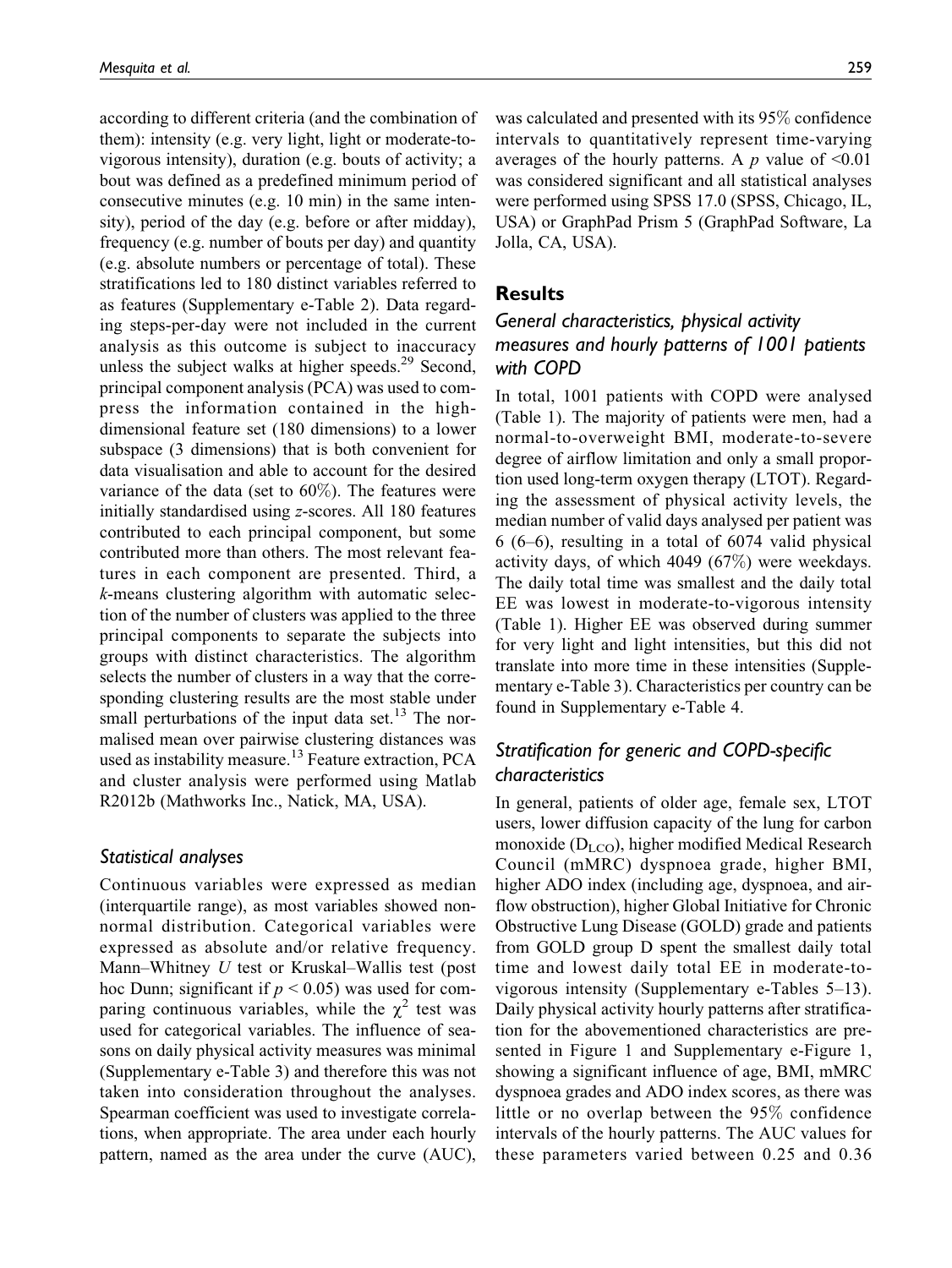| Characteristic/physical activity measure                                  | Value               |
|---------------------------------------------------------------------------|---------------------|
| General characteristics                                                   |                     |
| Age, years                                                                | $67(61-72)$         |
| Male, %                                                                   | 65                  |
| BMI, $kg·m-2$                                                             | 25.8 (22.5-29.6)    |
| BMI classification - Underweight/normal weight/preobese/obese, %          | 7/37/34/22          |
| mMRC dyspnoea grade <sup>b</sup>                                          | $2(1-3)$            |
| Long-term oxygen therapy, % <sup>c</sup>                                  | $\overline{10}$     |
| $FEV_1$ , L                                                               | $1.31(0.91 - 1.79)$ |
| $FEV1$ , % predicted                                                      | 49 (34-64)          |
| FEV <sub>1</sub> /FVC, %                                                  | $45(35 - 56)$       |
| $D_{LCO}$ , % predicted <sup>d</sup>                                      | $51(37-67)$         |
| ADO index, points <sup>b</sup>                                            | $4(3-5)$            |
| GOLD 2007 classification - 1/2/3/4, %                                     | 9/40/34/17          |
| GOLD 2011 classification - $A/B/C/D$ , $\%^b$                             | 29/16/17/38         |
| Physical activity measures in very light intensity                        |                     |
| Time, min $\cdot$ day <sup>-1</sup>                                       | 803 (710-901)       |
| EE, METs-min-day <sup>-1</sup>                                            | 1032 (822-1327)     |
| Physical activity measures in light intensity                             |                     |
| Time, min $\cdot$ day <sup>-1</sup>                                       | $142(92 - 194)$     |
| EE, METs-min $\cdot$ day <sup>-1</sup>                                    | 435 (291–655)       |
| Physical activity measures in moderate-to-vigorous intensity <sup>e</sup> |                     |
| Time, min $\cdot$ day <sup>-1</sup>                                       | 52 (26-99)          |
| EE, METs-min $\cdot$ day <sup>-1</sup>                                    | 267 (132-550)       |
| Time in $\geq$ 10-minute bouts, min $\cdot$ day <sup>-1</sup>             | $6(0-22)$           |

**Table 1.** General characteristics and daily physical activity measures of patients with COPD  $(n = 1001)^{a}$ 

COPD: chronic obstructive pulmonary disease; BMI: body mass index; mMRC: modified Medical Research Council; FEV<sub>1</sub>: forced expiratory volume in the first second; FVC: forced vital capacity;  $D_{\text{ICO}}$ : diffusion capacity of the lung for carbon monoxide; ADO: age, dyspnoea and airflow obstruction index; GOLD: Global Initiative for Chronic Obstructive Lung Disease; EE: energy expenditure; MET: metabolic equivalent of task.

<sup>a</sup>Data expressed as relative frequency or median (interquartile range).

**b**<br>Data available for 868 subjects.

<sup>c</sup>Data available for 707 subjects.

d Data available for 505 subjects.

<sup>e</sup>Time in bouts of physical activity were averaged out over the total number of valid days.

(Supplementary e-Table 14). The influence of GOLD grades or GOLD groups on these patterns was small. Moreover, only weak associations existed between  $FEV_1$  (% predicted) and the time in activities of very light, light and moderate-to-vigorous intensities (e-Figure 2).

### Cluster analysis of daily physical activity measures

The PCA identified three components, which accounted for 60% of the total variance of the data (first component, 34%; second component, 17%; third component, 9%). The most relevant features of each component were: first component, daily time in  $\geq$ 2-min and  $\geq$ 10-min bouts of very light intensity; second component, total daily EE in moderate-tovigorous intensity and daily EE in  $\geq$ 2-min and

 $\geq$ 10-min bouts of moderate-to-vigorous intensity; third component, daily EE in very light intensity after midday, total daily EE in very light intensity and daily EE in  $\geq$ 2-min bouts of very light intensity after midday.

Cluster analysis performed on the three principal components identified five distinct clusters (Figure 2; see e-Video for a three-dimensional video of Figure 2). Table 2 presents the characteristics and physical activity measures of these groups, which were named based on the time spent on each physical activity intensity, as previously.<sup>30</sup> Couch potatoes ( $n = 216$ , 22%) were characterised by higher BMI, more dyspnoea, higher ADO index, more time in very light intensity and less time in light and moderate-tovigorous intensities compared to other clusters. Similar to couch potatoes, highly sedentary ( $n = 415$ ,  $41\%$ ) spent more time in very light intensity and less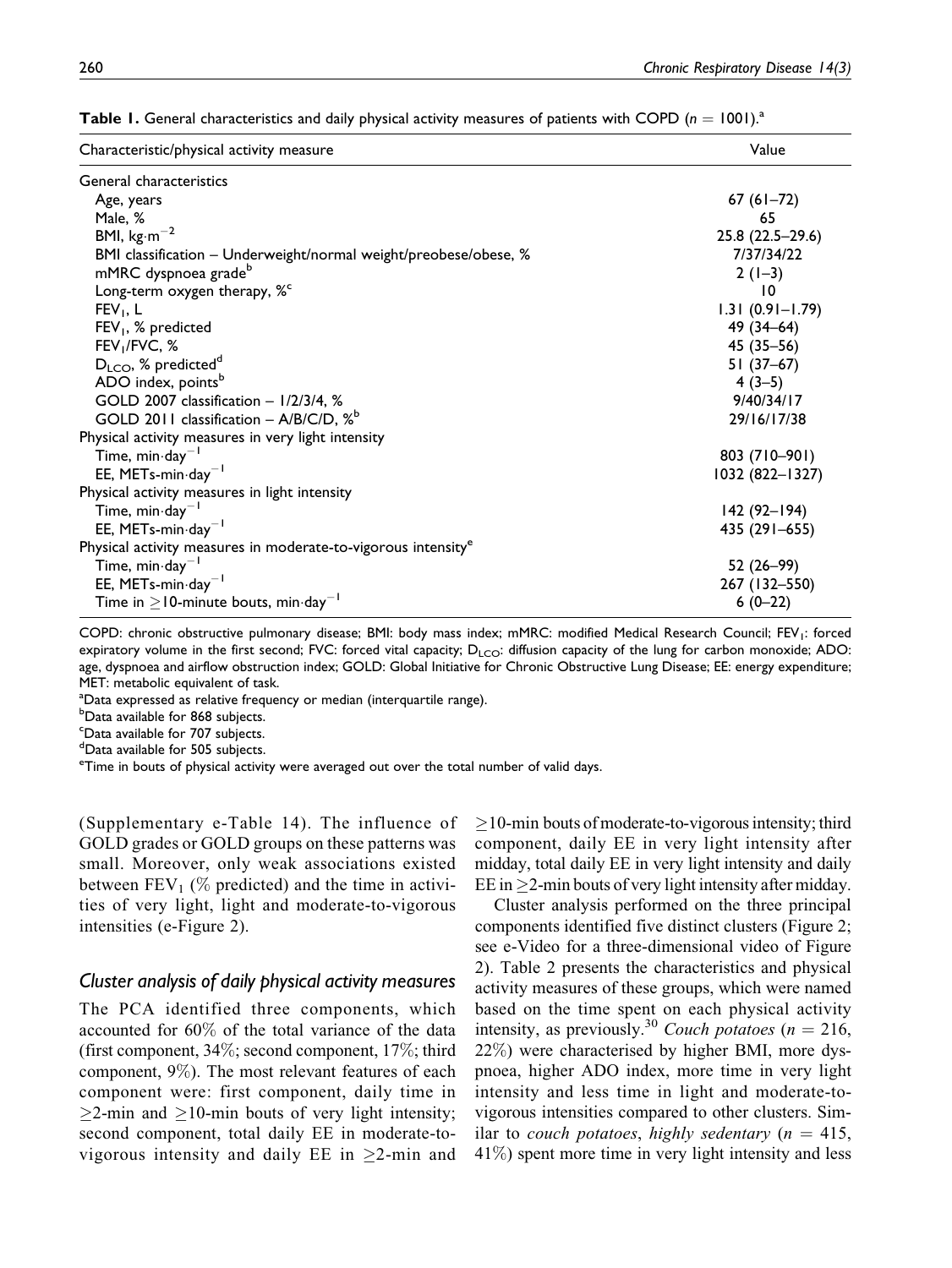

Figure 1. Daily physical activity hourly patterns of the patients with chronic obstructive pulmonary disease after stratification for (a) and (b) – modified Medical Research Council (mMRC) grades, data available for 868 subjects only; (c) and (d) – body mass index (BMI) classification; (e) and (f) – Global Initiative for Chronic Obstructive Lung Disease (GOLD) grades (1 to 4); and (g) and (h) – GOLD groups (a to d). (a), (c), (e) and (g) represent weekdays, while (b), (d), (f) and (h) represent weekend days. Data pooled per hour as mean (95% confidence intervals).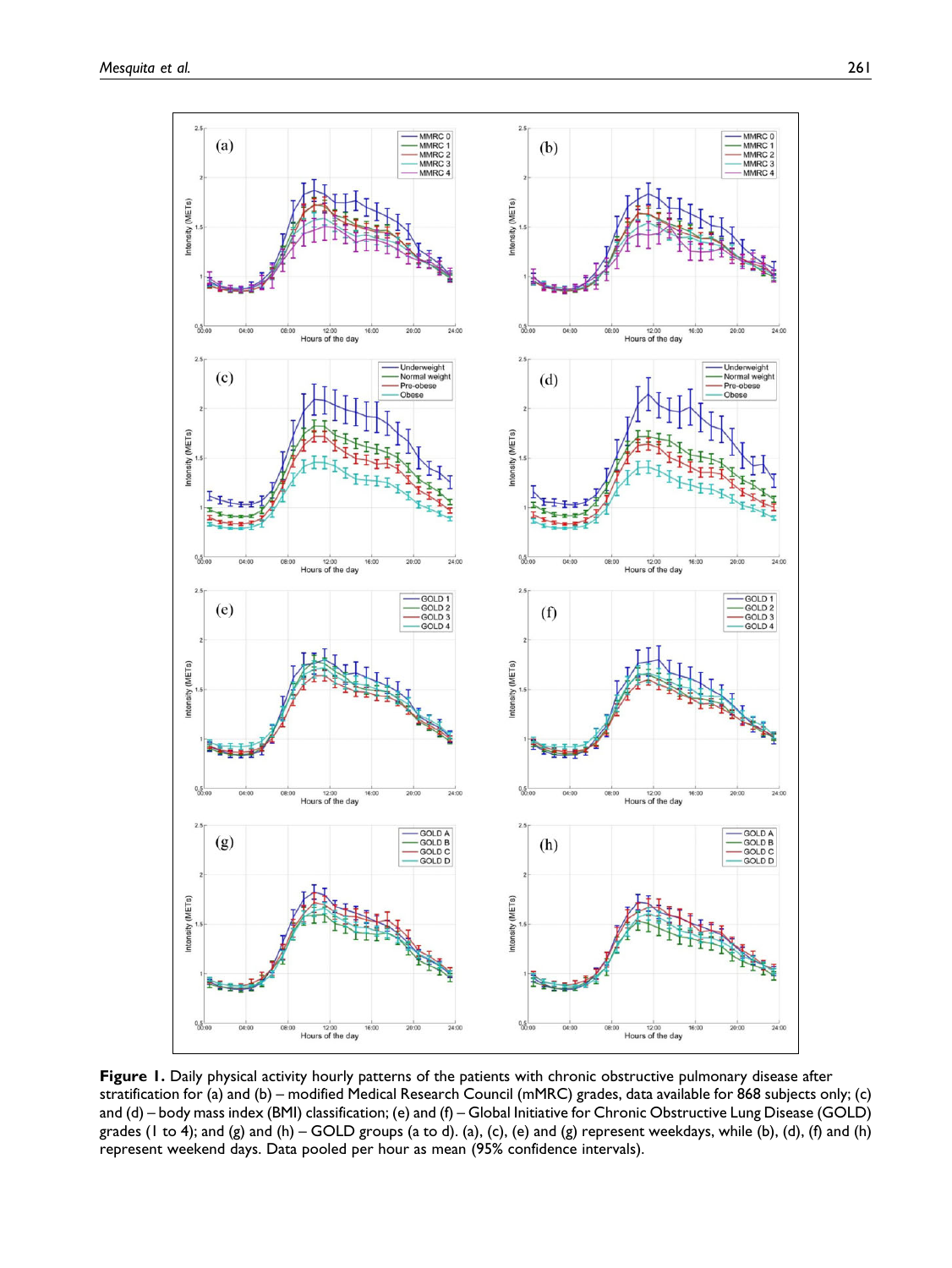

Figure 2. The five clusters identified. (a) Graph in three dimensions presenting the three principal component analysis (PCA) components; (b) graph in two dimensions presenting the first and second components; (c) graph in two dimensions presenting the first and third components; and (d) graph in two dimensions presenting the second and third components. Details about the relationship between components and clusters can be found in the supplementary material.

time in moderate-to-vigorous intensity than other clusters. Sedentary movers ( $n = 184, 18\%$ ) spent more time in light intensity and less time in moderate-tovigorous intensity than *sedentary exercisers* ( $n = 165$ , 17%) and busy bees ( $n = 21, 2\%$ ), while sedentary exercisers in turn spent more time in light intensity compared to busy bees. Busy bees were characterised by less time in very light intensity and more time in moderate-to-vigorous intensity compared to other clusters. Figure 3 presents the daily time in activities of different intensities by the clusters, highlighting the mixed arrangements of physical activity. Figure 4 presents the daily physical activity hourly patterns of the clusters. In all clusters, the peak of intensity during the day occurred before midday, and in general weekdays and weekend days presented a similar pattern, especially in more inactive clusters. Hourly patterns after synchronisation of the waking up moment are presented in Supplementary e-Figure 3. Moreover, increasing AUC values were found from couch potatoes to busy bees (Supplementary e-Table 14).

### **Discussion**

The present study provides detailed analyses of objectively measured physical activity in a multinational sample of 1001 patients with COPD. The principal findings show that daily physical activity measures and hourly patterns vary considerably after stratification for generic and COPD-specific characteristics and that patients with COPD can be clustered based on daily physical activity measures, with five clusters being identified, each with distinct physical activity measures and hourly patterns.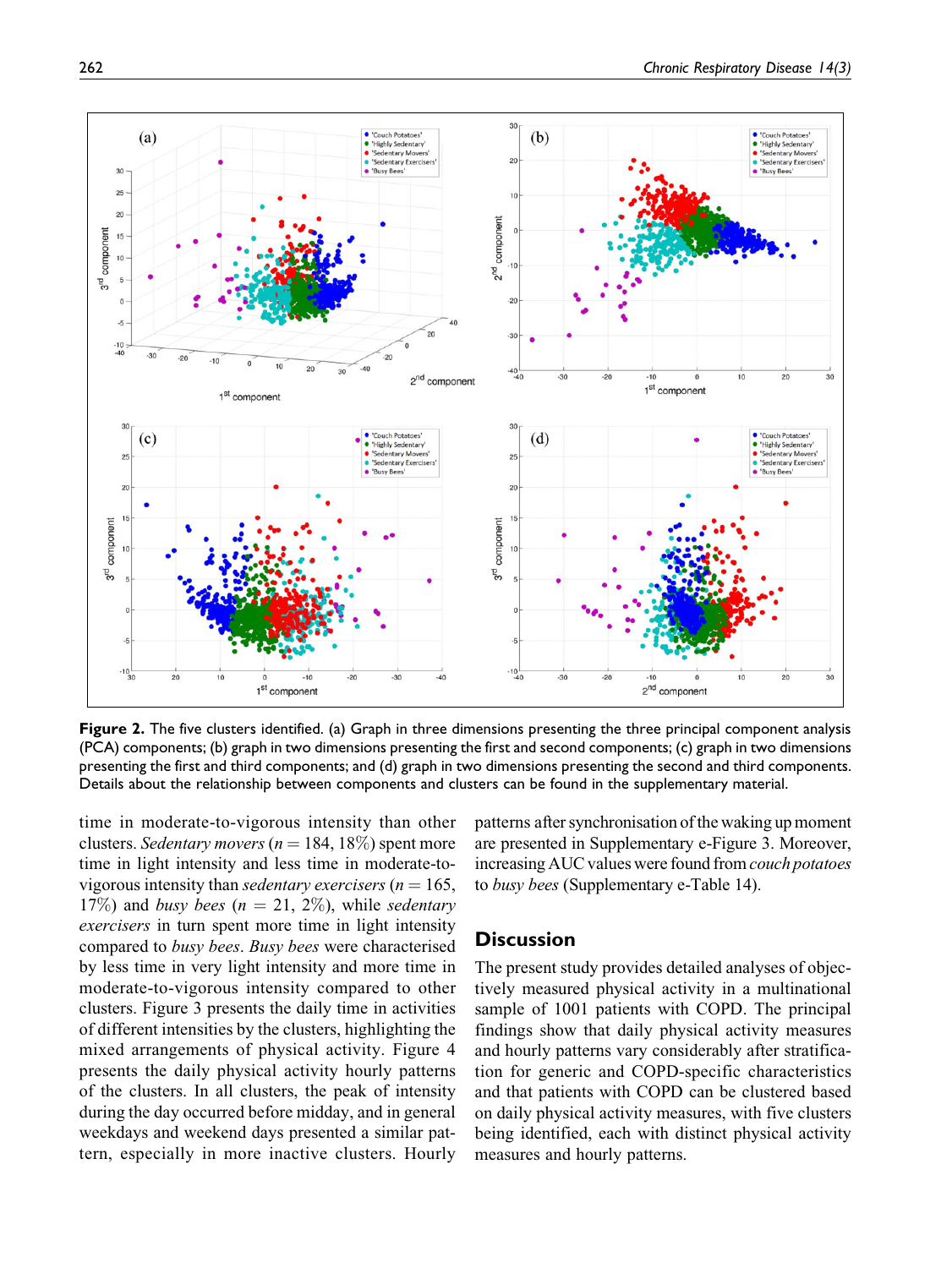| Table 2. General characteristics and daily physical activity measures of clusters of patients with COPD. <sup>4</sup>                                                                                                                                                                                                                                                                                                                      |                            |                                 |                                  |                                                        |                                   |           |
|--------------------------------------------------------------------------------------------------------------------------------------------------------------------------------------------------------------------------------------------------------------------------------------------------------------------------------------------------------------------------------------------------------------------------------------------|----------------------------|---------------------------------|----------------------------------|--------------------------------------------------------|-----------------------------------|-----------|
| Characteristic/physical activity measure                                                                                                                                                                                                                                                                                                                                                                                                   | couch potatoes)<br>Cluster | (highly sedentary)<br>Cluster 2 | Cluster 3                        | (sedentary movers) (sedentary exercisers)<br>Cluster 4 | (busy bees)<br>Cluster 5          | p-Value   |
| General characteristics                                                                                                                                                                                                                                                                                                                                                                                                                    |                            |                                 |                                  |                                                        |                                   |           |
|                                                                                                                                                                                                                                                                                                                                                                                                                                            |                            | $\frac{415}{1}$                 | $\frac{8}{3}$                    | <u>یع</u>                                              |                                   |           |
|                                                                                                                                                                                                                                                                                                                                                                                                                                            | 68 (62-74)                 | $67(61-72)$                     | 67 (60-72)                       | 63 (58-70) <sup>b,c</sup>                              | $63(56-68)$                       | 0.000     |
| Age, yrs<br>Male, %                                                                                                                                                                                                                                                                                                                                                                                                                        |                            |                                 |                                  |                                                        |                                   | 0.32      |
| BMI, kg·m $^{-2}$<br>FEV <sub>I</sub> , % predicted                                                                                                                                                                                                                                                                                                                                                                                        | $30.4(26.5 - 34.7)$        | $25.7(22.6-29.0)^b$             | $24.9 (22.2 - 27.4)^b$           | $23.1(20.3-26.8)^{b.c}$                                | $22.5(18.3-30.9)^b$               | 0000      |
|                                                                                                                                                                                                                                                                                                                                                                                                                                            | 44 (32-58)                 | 48 (34–61)                      | $57(41-71)^{b,c}$                | $50(36-68)^b$                                          | 51 (39-70)                        | 0000      |
|                                                                                                                                                                                                                                                                                                                                                                                                                                            | $2(1-3)$                   | $2(1-3)^{b}$                    | $1(1-2)^{b,c}$                   | $(0-3)^{p}$                                            | $(0-2)^{b,c}$                     | 0000      |
| mMRC dyspnoea grade, points <sup>d</sup><br>ADO index <sup>d</sup>                                                                                                                                                                                                                                                                                                                                                                         | $5(3-6)$                   | $4(3-5)^{b}$                    | $4(3-5)^{b,c}$                   | $4(3-5)^{b}$                                           | 3 $(2-4)^{b,c}$                   | 0000      |
| GOLD 2007 classification 1/2/3/4, %                                                                                                                                                                                                                                                                                                                                                                                                        | 4/34/43/19                 | 8/38/35/19                      | 8/46/23/13                       | 9/42/31/18                                             | 0/43/33/14                        | 0.17      |
| GOLD 2011 classification A/B/C/D, % <sup>d</sup>                                                                                                                                                                                                                                                                                                                                                                                           | 18/19/16/47                | 28/15/17/40                     | 44/16/16/24                      | 31/13/20/36                                            | 44/6/28/22                        | 0.02      |
| Season of assessment Winter/Spring/Summer/Autumn                                                                                                                                                                                                                                                                                                                                                                                           | 21/20/23/36                | 24/16/27/33                     | 22/20/26/32                      | 24/13/30/33                                            | 9/24/24/33                        | 0.85      |
| Physical activity measures in very light intensity                                                                                                                                                                                                                                                                                                                                                                                         |                            |                                 |                                  |                                                        |                                   |           |
| $Time, min \cdot day-1$                                                                                                                                                                                                                                                                                                                                                                                                                    | 955 (904-1042)             | 823 (768-879) <sup>b</sup>      | 706 $(641 - 769)^{b,c}$          | $675 (604 - 735)^{b,c}$                                | $516(456-621)^{b,c,e}$            | 50001     |
| EE, METs-min-day <sup>-1</sup>                                                                                                                                                                                                                                                                                                                                                                                                             | 356 (1165-1730)            | $022 (854 - 1222)^b$            | $855(729 - 1118)$ <sup>b,c</sup> | 789 (692-1019) <sup>b,c</sup>                          | 853 (661-1884) <sup>b</sup>       | $-0.0001$ |
| Physical activity measures in light intensity                                                                                                                                                                                                                                                                                                                                                                                              |                            |                                 |                                  |                                                        |                                   |           |
| Time, $min\cdot$ $day^{-1}$                                                                                                                                                                                                                                                                                                                                                                                                                | $57(35-79)$                | $139 (113 - 167)^b$             | 245 (208-282) <sup>b,c</sup>     | $167$ (134–209) <sup>b,c,e</sup>                       | $121 (87 - 163)^{b, e, f}$        | $-0.0001$ |
| EE, METs-min-day $^{-1}$                                                                                                                                                                                                                                                                                                                                                                                                                   | $96(121 - 305)$            | 408 (320-517) <sup>b</sup>      | 725 (591-958) <sup>b,c</sup>     | 526 (366-735) <sup>b,c,e</sup>                         | 416 $(227-1093)^{b,e}$            | 00000     |
| Physical activity measures in moderate-to-vigorous                                                                                                                                                                                                                                                                                                                                                                                         |                            |                                 |                                  |                                                        |                                   |           |
| intensity                                                                                                                                                                                                                                                                                                                                                                                                                                  |                            |                                 |                                  |                                                        |                                   |           |
| Time, min·day <sup>-1</sup>                                                                                                                                                                                                                                                                                                                                                                                                                | $15(7-27)$                 | 48 (30-70) <sup>b</sup>         | 68 (43-96) <sup>b,c</sup>        | $166 (136 - 219)^{b.c.e.}$                             | 361 (332-458) <sup>b,c,e</sup>    | 0.0001    |
| EE, METs-min·day <sup>-1</sup>                                                                                                                                                                                                                                                                                                                                                                                                             | 90 (40-192)                | 235 (138-349) <sup>b</sup>      | 327 (198-527) <sup>b,c</sup>     | 805 $(616-1134)^{b.c.e}$                               | 2693 (1694-5886) <sup>b,c,e</sup> | 8000      |
| Time in $\geq 10$ -minute bouts, min $\cdot$ day <sup>-1</sup>                                                                                                                                                                                                                                                                                                                                                                             | $0(0-3)$                   | $5(0-14)^{b}$                   | $9(3-18)^{b,c}$                  | $60(38-91)^{b.c.e.}$                                   | $209$ (161-317) <sup>b,c,e</sup>  | 50001     |
| COPD: chronic obstructive pulmonary disease; BMI: body mass index; mMRC: modified Medical Research Council; ADO: age, dyspnoea and airflow obstruction index; GOLD: Global Initiative<br>for Chronic Obstructive Lung Disease; EE: energy expenditure; MET: metabolic equivalent of task; FEV; forced expiratory volume in the first second<br><sup>a</sup> Data expressed as absolute/relative frequency, or median (interquartile range) |                            |                                 |                                  |                                                        |                                   |           |

 $b_p < 0.05$  vs. couch potatoes.

cp < 0.05 vs. highly sedentary.

b < 0.05 vs. couch potatoes.<br>h < 0.05 vs. couch potatoes.<br>(p < 0.05 vs. highly sedentary.<br>"D < 0.05 vs. highly sedentary movers.<br>"p < 0.05 vs. sedentary movers.<br>"p < 0.05 vs. sedentary exercisers. dData available for 198 subjects in couch potatoes, 367 subjects in highly sedentary, 159 subjects in sedentary movers, 126 subjects in sedentary exercisers and 18 subjects in busy bees.  $e_p < 0.05$  vs. sedentary movers.

 $\mathbf{p} \leq 0.05$  vs. sedentary exercisers.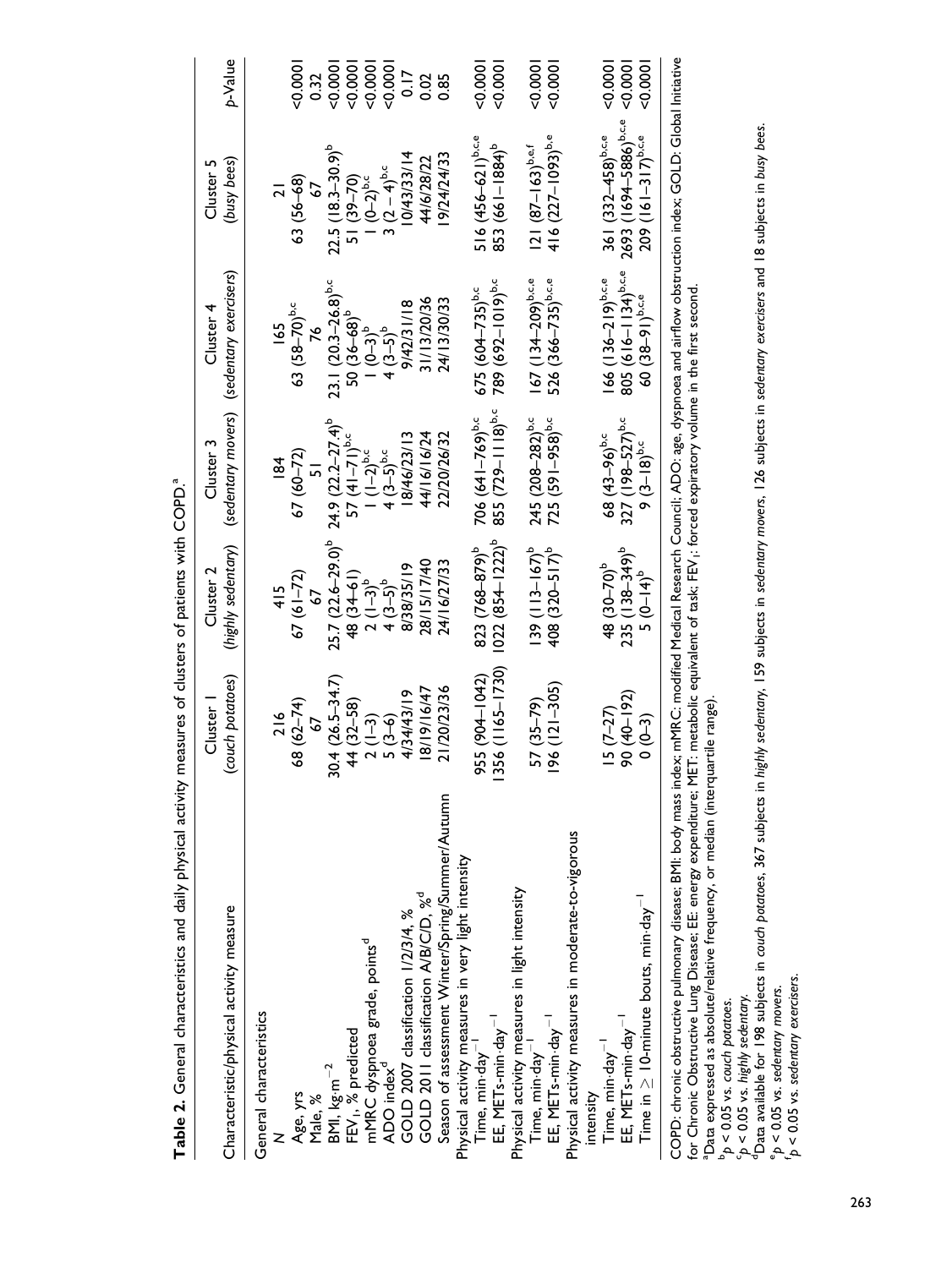Our results clearly show that physical activity is a heterogeneous characteristic in patients with COPD, corroborating previous findings.<sup>31,32</sup> Distinct levels of physical activity were found after stratification for age ( $\le$  or  $\ge$ 67 years), sex (male or female), BMI (underweight to obese), mMRC dyspnoea grade (0 to 4), LTOT (yes or no),  $D_{\text{LCO}}$  ( $\leq$  or  $\geq$ 51% predicted), ADO index ( $\le$  or  $\ge$ 4 points), GOLD grades (1 to 4) and GOLD groups (A to D) (Supplementary e-Tables 5–13). Interestingly, comparable time in very light and moderate-to-vigorous intensities was found between GOLD groups A and C, and between GOLD groups B and D (e-Table 13). This suggests that symptoms of dyspnoea, which discriminates between groups A/C and B/D, are better associated with physical activity measures than the degree of airflow limitation, which discriminates between groups A/B and C/D. Demeyer et al.<sup>33</sup> also investigated physical activity levels in patients with COPD after classification into GOLD groups. Our findings are in broad agreement with theirs. When using the mMRC scale to classify patients into GOLD groups, as done in our study, these authors found similar number of steps per day between GOLD groups A and C, and between GOLD groups B and  $D<sup>33</sup>$  In our study, despite the significant influence of GOLD groups on physical activity measures, only little or no influence could be observed on physical activity hourly patterns. Few studies have investigated hourly



Figure 4. Daily physical activity hourly pattern of clusters of patients with chronic obstructive pulmonary disease during weekdays (a) and weekend days (b). Data pooled per hour as mean (95% confidence intervals).



Figure 3. Daily time in activities of very light intensity (a), light intensity (b) and moderate-to-vigorous intensity (c) by clusters of patients with chronic obstructive pulmonary disease. Data are presented as median (interquartile range).

# Daily physical activity measures and physical activity hourly patterns in COPD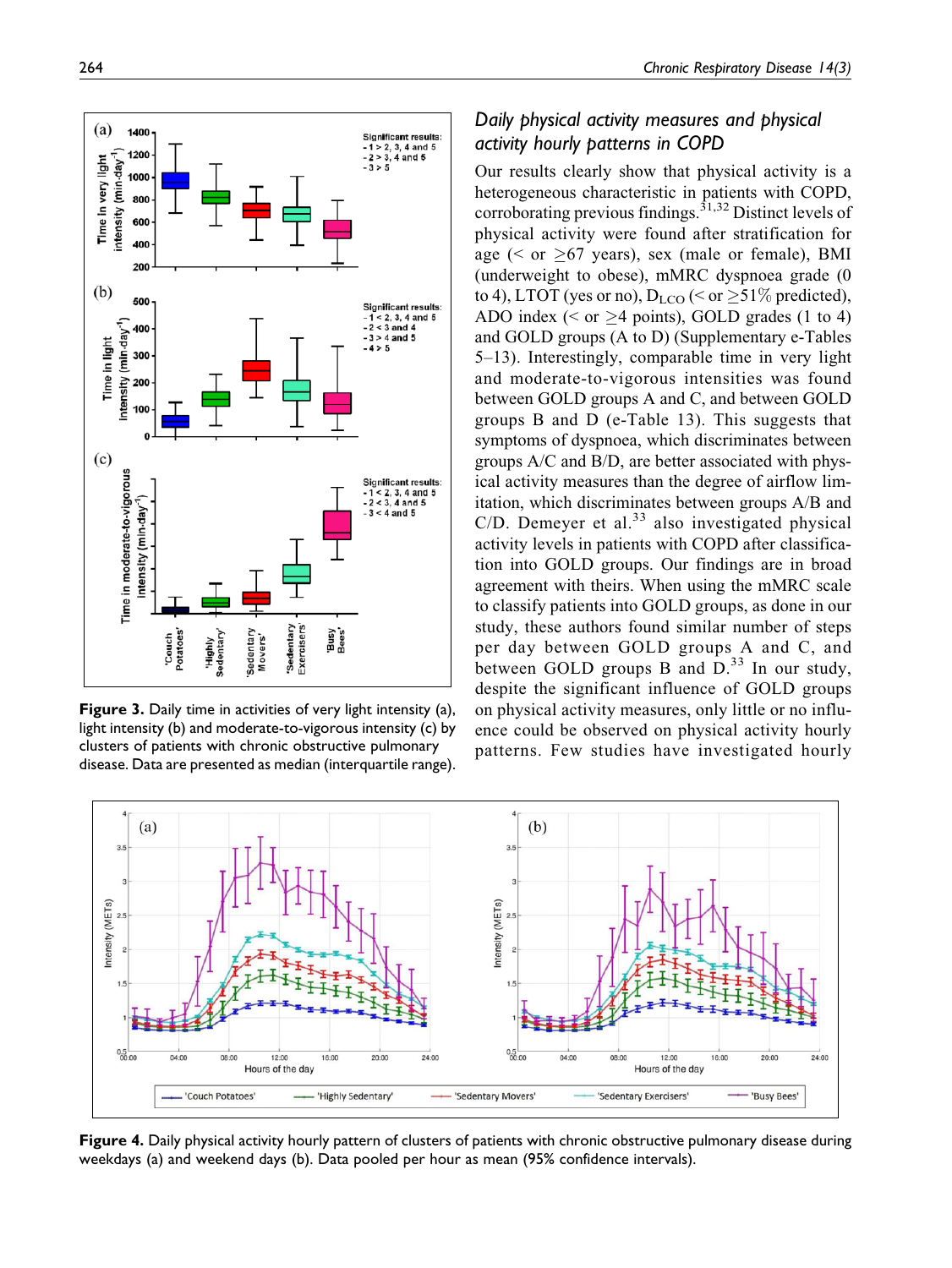patterns in COPD. In the study by Hecht et al., $9$  the authors observed that the highest activity level occurred during the late morning and early afternoon hours, which is corroborated by our findings. Together with our findings, this suggests that hourly patterns have the potential to complement the information provided by summary values.

# Clusters of patients with COPD based on daily physical activity measures

The present study is the first to apply cluster analysis using objectively assessed physical activity measures only to a large and diverse sample of patients with COPD. Indeed, five clusters were identified, each with distinct physical activity measures and hourly patterns. One very active cluster (busy bees) and one very inactive cluster (couch potatoes) were identified, but clusters in intermediate categories were also observed.

Only a few studies have used objectively measured physical activity data solely to cluster subjects. In 10 to-12-year-old children, De Bourdeaudhuij et al. $34$ were able to identify a cluster with a mixed arrangement of physical activity (i.e. less time in moderateto-vigorous intensity  $+$  less sedentary time). In our study, we also found a cluster with resembling characteristics (i.e. sedentary exercisers), confirming that activities of moderate-to-vigorous intensity and sedentary activities are not two sides of one continuum.<sup>34</sup> Based on the amount of time in moderateto-vigorous physical activity, sedentary exercisers could be considered physically active.<sup>27</sup> Nonetheless, these patients spent over 11 h in very light intensity (i.e. sedentary behaviour), which can have negative health consequences as previous studies have shown the detrimental effects of prolonged periods of sedentary behaviour on health outcomes. $35,36$ 

The characteristics of the clusters identified in our study can provide important insights on how to plan physical activity/exercise regimens for patients with COPD. For instance, couch potatoes were characterised by worse airflow limitation and more debilitating symptoms compared to other clusters. Previous studies have shown that some interventions might be particularly useful in patients with these characteristics. For example, interval training has been shown to result in lower symptom scores and fewer unintended breaks while reproducing the effects of endurance continuous training. $37$  This type of training uses short bouts of high-intensity exercise interspersed regularly with periods of rest or lower intensity exercise. Another modality that is particularly useful in more symptomatic patients is transcutaneous neuromuscular electrical stimulation, $38$  but new modalities are emerging such as downhill walking.<sup>39</sup> Moreover, based on their characteristics couch potatoes may benefit the most from pulmonary rehabilitation.<sup>40</sup>

Couch potatoes as well as highly sedentary were characterised by considerable amounts of time in very light physical activity (i.e., sedentary behaviour) and little time in moderate-to-vigorous physical activity. These clusters would probably benefit from an intervention focusing not only on increasing the time in moderate-to-vigorous physical activity but also on reducing the time in sedentary behaviour. Potential ways to increase physical activity in COPD have been explored in a recent systematic review.<sup>16</sup> Although some intervention characteristics seemed to associate with greater improvements, such as interventions focusing specifically on increasing physical activity and longer pulmonary rehabilitation programmes,<sup>16</sup> to date there is little evidence that relevant and sustainable changes in physical activity are achievable in patients with COPD, especially physical activity in moderate-to-vigorous intensity.<sup>20</sup> Some patients might find it difficult to increase the time in moderate-to-vigorous physical activity, which suggests that it might be more realistic for these patients to increase the time in light activities.<sup>17,19</sup> In fact, there is emerging literature in other populations suggesting that health benefits can be achieved by decreasing time in sedentary behaviour and increasing the participation in light intensity physical activities. $41-43$  In patients with COPD, low-intensity exercises were able to improve health-related quality of life and functional status.<sup>44</sup> Moreover, a recent study demonstrated that greater quantity of low-intensity physical activity associates with a reduced risk of COPD hospitalisation.<sup>18</sup>

Sedentary movers and sedentary exercisers spent a considerable amount of time in moderate-to-vigorous intensity (i.e. 68 and 166 min, respectively), which is in agreement with the recommended by physical activity guidelines. $27$  Nonetheless, these patients also spent important amounts of time in very light intensity (i.e. 706 and 675 min, respectively). Indeed, the daily amount of time spent in very light intensity (i.e. sedentary behaviour) by these groups is more than what other studies have considered as harmful (i.e. 7 h).35,36 Sedentary behaviour has been the focus of recent literature in COPD.<sup>20,45</sup> Sedentary behaviour is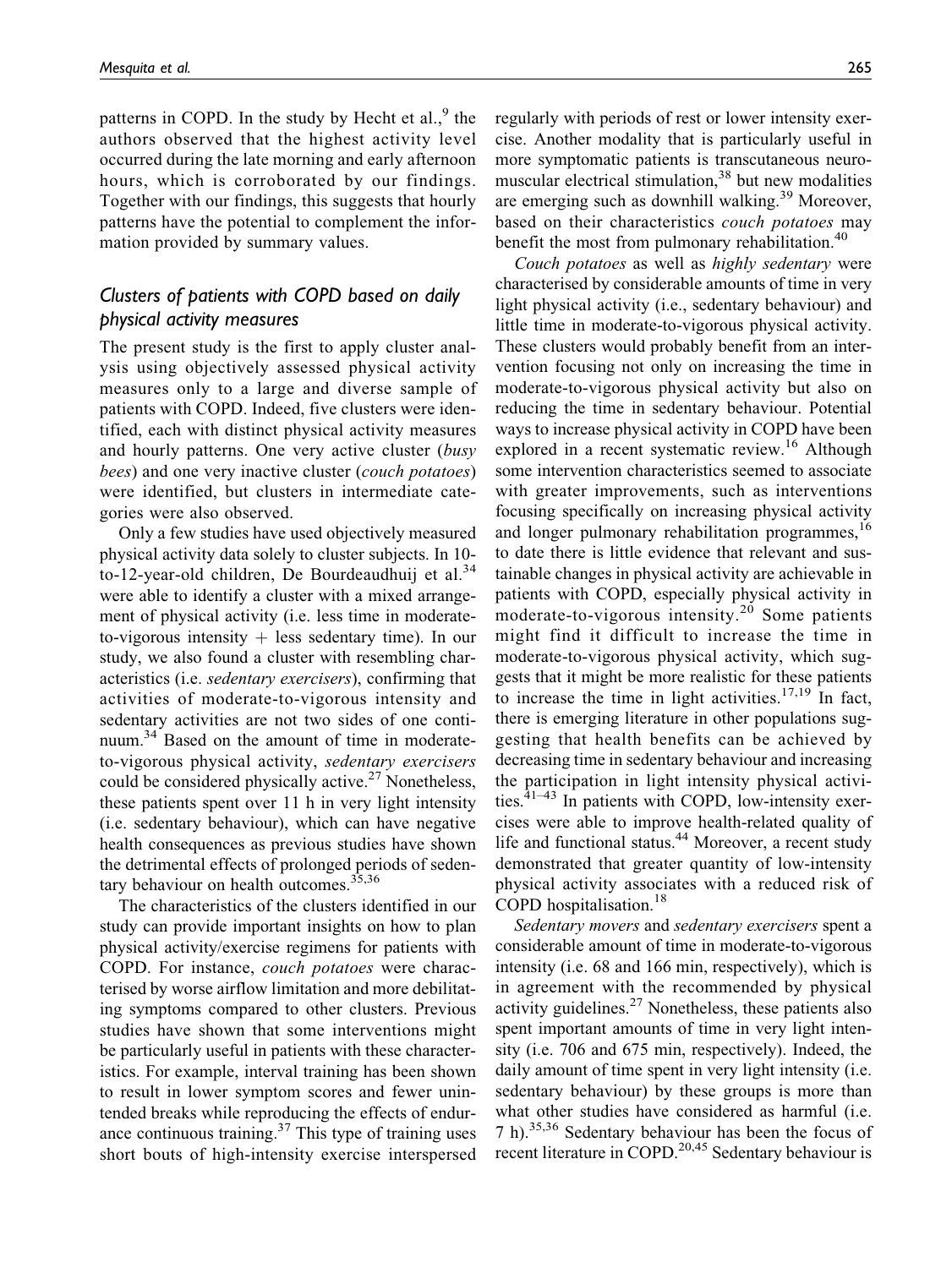defined as any waking behaviour characterised by an  $EE \le 1.5$  METs while in a sitting or reclining posture (e.g. watching television).<sup>46</sup> Epidemiological data in non-COPD populations have shown that engaging in moderate-to-vigorous intensity physical activity is not enough to fully protect against the detrimental consequences of prolonged periods of sedentary behaviour.<sup>47,48</sup> This suggests that researchers and clinicians should also aim to reduce sedentary behaviour. Interventions focusing on sedentary behaviour in patients with COPD are scarce. Nevertheless, studies on other populations have shown promising results. In the 'Stand Up For Your Health' study, <sup>49</sup> a brief intervention based on goal setting and behavioural self-monitoring was shown to be feasible and able to reduce sedentary time and increase physical activity in Australian older adults. In the 'TView' study,<sup>50</sup> a 3-week programme using an electronic television lock-out system led to reductions in TV viewing time (a sedentary behaviour) of almost 3 h per day in overweight and obese adults. Strategies based on the use of technology might also provide beneficial results, such as pads to measure sitting time.<sup>51</sup>

Busy bees were characterised by very high levels of moderate-to-vigorous physical activity. Not surprisingly, this group was formed by a very small number of patients (i.e. 21 patients, 2% of the whole sample). Busy bees would probably benefit from strategies to maintain their very high physical activity levels. Home-based exercise training combined with monthly phone calls was able to maintain the gains in exercise capacity and health-related quality of life after a short pulmonary rehabilitation programme in patients with moderate COPD.<sup>52</sup> Strategies that can be easily incorporated into daily life, such as leisure walking, can produce more sustainable results. A randomised controlled trial including a 3-month programme of outdoor Nordic walking in patients with COPD resulted in significant improvements in exercise capacity and physical activity.53 These improvements were sustained at 6 and 9 months after the initial intervention.<sup>53</sup>

### Strengths and methodological considerations

We have analysed a large and diverse sample of patients with COPD with objectively assessed physical activity data. This allowed detailed analyses of daily physical activity, even identifying clusters of patients with COPD with distinct physical activity measures, a novelty within the COPD literature. Physical activity hourly patterns were also investigated for

the first time in a large-scale study in COPD, representing another important advance. All these analyses were only possible due to the use of objective methods to assess physical activity.

Some methodological considerations need to be taken into account. First, selection and information biases might be present, as the data were collected separately as part of different studies. Second, the clusters identified in our study were not validated as we were not able to show whether they relate to relevant clinical outcomes, such as COPD-related hospitalisations and deaths due to the lack of follow-up assessments, or whether they could be replicated in another sample. Third, other characteristics that may influence physical activity levels in patients with COPD, such as comorbidities,  $54$  were not available.

To conclude, daily physical activity measures and hourly patterns in patients with COPD were found to vary considerably depending on the clinical characteristic. Moreover, five clusters of patients were identified, each with distinct physical activity measures and hourly patterns. The present data show that outcome measures need to be clearly delineated when evaluating interventions aiming to promote physical activity in patients with COPD.

#### Acknowledgement

The Australian-based authors would like to thank the Pulmonary Rehabilitation Departments at Royal Prince Alfred Hospital (particularly Lissa Spencer), Concord Repatriation General Hospital, Prince of Wales Hospital (particularly Renae McNamara), Manly Hospital, Hornsby-Kuring-Gai Hospital, Sir Charles Gairdner Hospital (particularly Nola Cecins and Michelle Melang) and Bentley Hospital for assisting with participant recruitment.

#### Author contribution

RM and GS have contributed equally to this work. OA, HW and MAS are joint senior authors.

#### Declaration of conflicting interests

The author(s) declared no potential conflicts of interest with respect to the research, authorship, and/or publication of this article.

#### Funding

The author(s) disclosed receipt of the following financial support for the research, authorship, and/or publication of this article: RM is supported by the National Council of Scientific and Technological Development (CNPq), Brazil (246704/2012-8). DB holds a Canada Research Chair,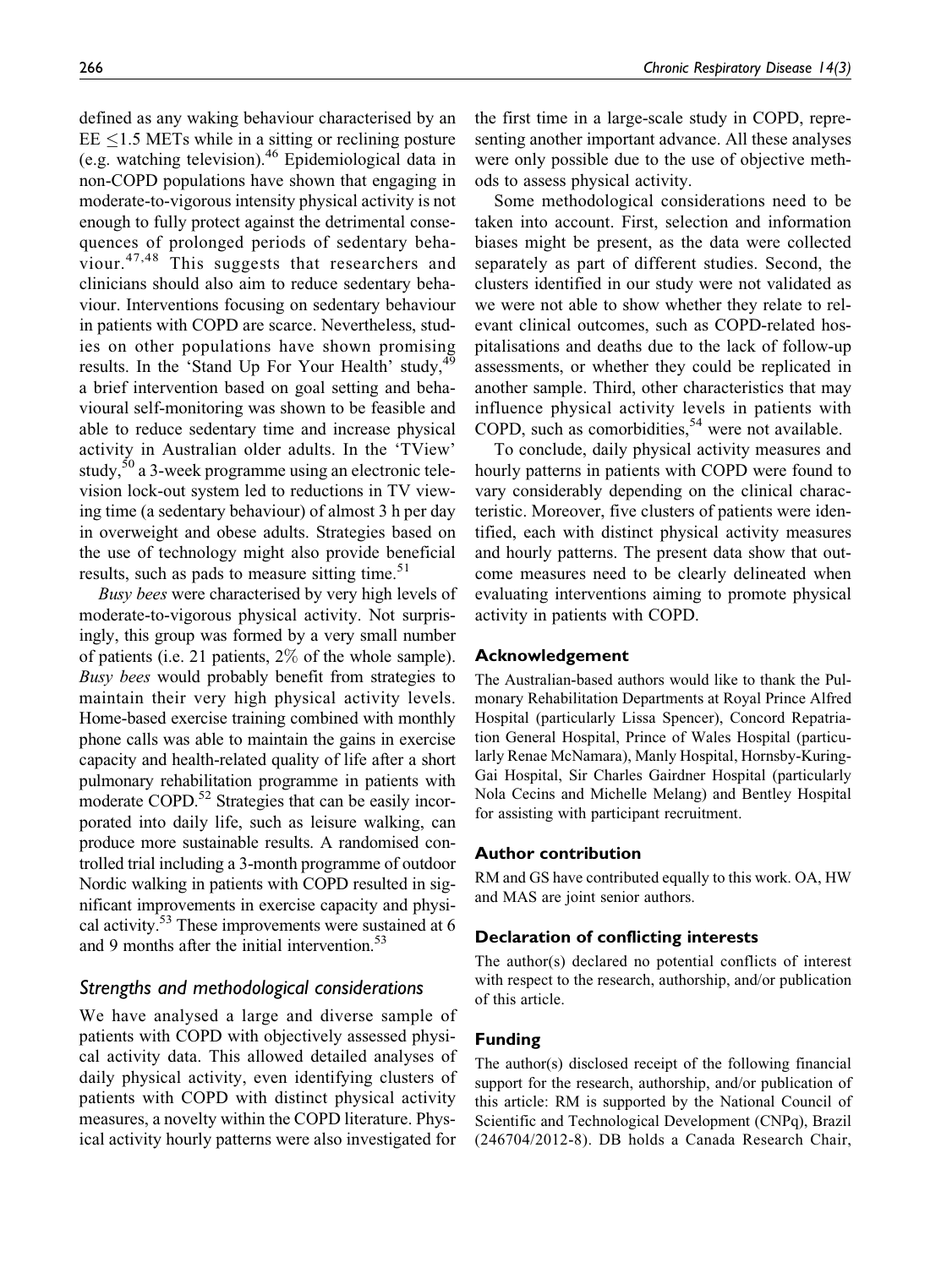Canada. SSCK was funded by the Medical Research Council, UK. WD-CM was funded by the Medical Research Council, UK, and the National Institute for Health Research, UK. MSP was supported by an unrestricted research grant from Astra Zeneca. KCF is supported by the Coordination for the Improvement of Higher Education Personnel (CAPES), Brazil. SZ, DM, SD and JDL were supported by the following foundations: 'Gottfried und Julia Bangerter-Rhyner-Stiftung', 'Freiwillige Akademische Gesellschaft Basel' and 'Forschungsfonds der Universität Basel', Switzerland. DS was supported by GSK and by the Medical Research Council, UK (G0701628). FP is supported by CNPq, Brazil. PRE was supported by an NHMRC Research Fellowship, Australia (1042341). MIP's contribution to this manuscript was funded by the NIHR Respiratory Biomedical Research Unit at the Royal Brompton and Harefield NHS Foundation Trust and Imperial College, UK. EFMW was supported by Point-One funding from AgentschapNL, Dutch Ministry of Economic affairs, the Netherlands. AWV was supported by 'Stichting de Weijerhorst' and Point-One funding from AgentschapNL, Dutch Ministry of Economic affairs, Netherlands. MAS was supported by Point-One funding from AgentschapNL, Dutch Ministry of Economic affairs, the Netherlands. Part of the data was sponsored by GlaxoSmithKline (data from the ECLIPSE cohort sub-study). Data from Ireland was supported by Beaumont Foundation, Ireland and SwordMedical Ltd, Ireland. The Australian sites were supported by a National Health and Medical Research Grant, Australia (grant no.: 570814). Part of the data collection in the UK (data from Leicester) was supported by the National Institute for Health Research (NIHR) Leicestershire, Northamptonshire and Rutland Collaboration for Leadership in Applied Health Research and Care and took place at University Hospitals of Leicester NHS Trust, UK, and by the NIHR Leicester Respiratory Biomedical Research Unit, UK. Data from the PAC-COPD study was funded by grants from the following Spanish institutions: Fondo de Investigación Sanitaria, Ministry of Health (FIS PI020541); Agència d'Avaluació de Tecnologia i Recerca Mèdiques, Catalonia Government (AATRM 035/20/02); Spanish Society of Pneumology and Thoracic Surgery (SEPAR 2002/137); Catalan Foundation of Pneumology (FUCAP 2003 Beca Maria` Rava`); Red RESPIRA (RTIC C03/11); Red RCESP (RTIC C03/09), Fondo de Investigación Sanitaria (PI052486); Fondo de Investigación Sanitaria (PI052302); Fundacio´ La Marato´ de TV3 (No. 041110); and DURSI (2005SGR00392); and by unrestricted educational grants from Novartis Farmaceutica and AstraZeneca Farmacéutica.

#### Supplemental material

Supplementary material is available for this article online.

#### **References**

- 1. Watz H, Waschki B, Meyer T, et al. Physical activity in patients with COPD. Eur Respir J 2009; 33: 262–272.
- 2. Pitta F, Takaki MY, Oliveira NH, et al. Relationship between pulmonary function and physical activity in daily life in patients with COPD. Respir Med 2008; 102: 1203–1207.
- 3. Hill K, Dolmage TE, Woon L, et al. Defining the relationship between average daily energy expenditure and field-based walking tests and aerobic reserve in COPD. Chest 2012; 141: 406–412.
- 4. Depew ZS, Karpman C, Novotny PJ, et al. Correlations between gait speed, 6-minute walk distance, physical activity, and self-efficacy in patients with severe chronic lung disease. Respir Care 2013; 58: 2113–2119.
- 5. Deering BM, Fullen B, Egan C, et al. Acupuncture as an adjunct to pulmonary rehabilitation. J Cardiopulm Rehabil Prev 2011; 31: 392–399.
- 6. Egan C, Deering BM, Blake C, et al. Short term and long term effects of pulmonary rehabilitation on physical activity in COPD. Respir Med 2012; 106: 1671–1679.
- 7. Bussmann JB and van den Berg-Emons RJ. To total amount of activity ... . and beyond: perspectives on measuring physical behavior. Front Psychol 2013; 4: 463.
- 8. Lee PH, Yu YY, McDowell I, et al. A cluster analysis of patterns of objectively measured physical activity in Hong Kong. Public Health Nutr 2013; 16: 1436–1444.
- 9. Hecht A, Ma S, Porszasz J, et al. Methodology for using long-term accelerometry monitoring to describe daily activity patterns in COPD. COPD 2009; 6: 121–129.
- 10. Trilk JL, Pate RR, Pfeiffer KA, et al. A cluster analysis of physical activity and sedentary behavior patterns in middle school girls. J Adolesc Health 2012; 51: 292–298.
- 11. Gubbels JS, Kremers SP, Stafleu A, et al. Clustering of energy balance-related behaviors in 5-year-old children: lifestyle patterns and their longitudinal association with weight status development in early childhood. Int J Behav Nutr Phys Act 2012; 9: 77.
- 12. Rochester L, Jones D, Hetherington V, et al. Gait and gait-related activities and fatigue in Parkinson's disease: what is the relationship? Disabil Rehabil 2006; 28: 1365–1371.
- 13. von Luxburg U. Clustering stability: an overview. Foundations and trends in machine learning 2010; 2: 235–274.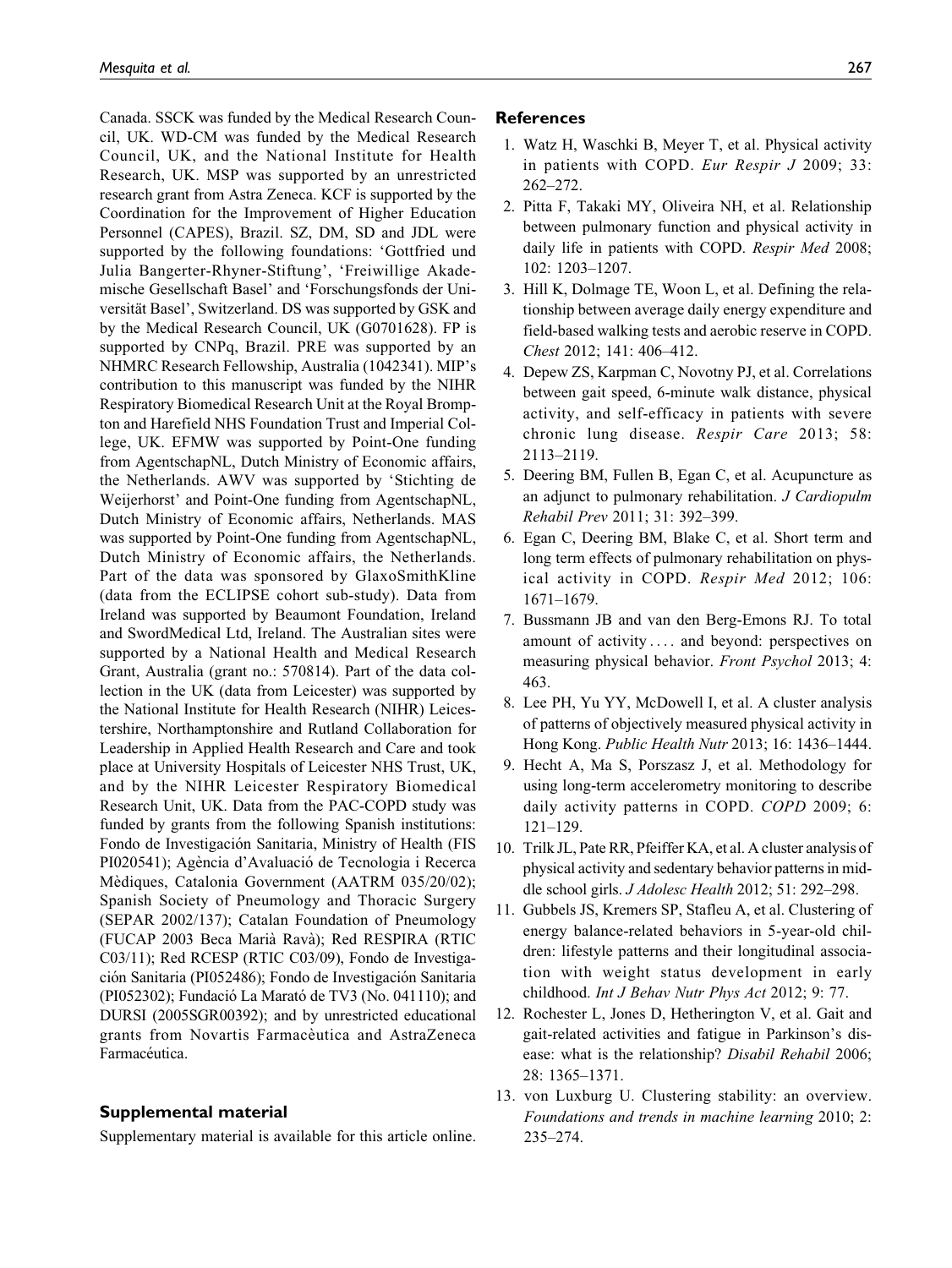- 14. Cindy Ng LW, Mackney J, Jenkins S, et al. Does exercise training change physical activity in people with COPD? A systematic review and meta-analysis. Chron Respir Dis 2012; 9: 17–26.
- 15. Vaes AW, Cheung A, Atakhorrami M, et al. Effect of 'activity monitor-based' counseling on physical activity and health-related outcomes in patients with chronic diseases: a systematic review and meta-analysis. Ann Med 2013; 45: 397–412.
- 16. Mantoani LC, Rubio N, McKinstry B, et al. Interventions to modify physical activity in patients with COPD: a systematic review. Eur Respir J 2016; 48: 69–81.
- 17. Sparling PB, Howard BJ, Dunstan DW, et al. Recommendations for physical activity in older adults. BMJ 2015; 350: h100.
- 18. Donaire-Gonzalez D, Gimeno-Santos E, Balcells E, et al. Benefits of physical activity on COPD hospitalisation depend on intensity. Eur Respir J 2015; 46: 1281–1289.
- 19. Spruit MA, Pitta F, McAuley E, et al. Pulmonary rehabilitation and physical activity in patients with chronic obstructive pulmonary disease. Am J Respir Crit Care Med 2015; 192: 924–933.
- 20. Cavalheri V, Straker L, Gucciardi DF, et al. Changing physical activity and sedentary behaviour in people with COPD. Respirology 2016; 21: 419–426.
- 21. Vestbo J, Hurd SS, Agusti AG, et al. Global strategy for the diagnosis, management, and prevention of chronic obstructive pulmonary disease: GOLD executive summary. Am J Respir Crit Care Med 2013; 187: 347–365.
- 22. Jette M, Sidney K and Blumchen G. Metabolic equivalents (METS) in exercise testing, exercise prescription, and evaluation of functional capacity. Clin Cardiol 1990; 13: 555–565.
- 23. Colbert LH, Matthews CE, Havighurst TC, et al. Comparative validity of physical activity measures in older adults. Med Sci Sports Exerc 2011; 43: 867–876.
- 24. Mackey DC, Manini TM, Schoeller DA, et al. Validation of an armband to measure daily energy expenditure in older adults. J Gerontol A Biol Sci Med Sci 2011; 66: 1108–1113.
- 25. Hill K, Dolmage TE, Woon L, et al. Measurement properties of the SenseWear armband in adults with chronic obstructive pulmonary disease. Thorax 2010; 65: 486–491.
- 26. Cavalheri V, Donaria L, Ferreira T, et al. Energy expenditure during daily activities as measured by two motion sensors in patients with COPD. Respir Med 2011; 105: 922–929.
- 27. Garber CE, Blissmer B, Deschenes MR, et al. American College of Sports Medicine position stand. Quantity and quality of exercise for developing and maintaining cardiorespiratory, musculoskeletal, and neuromotor fitness in apparently healthy adults: guidance for prescribing exercise. Med Sci Sports Exerc 2011; 43: 1334–1359.
- 28. Waschki B, Spruit MA, Watz H, et al. Physical activity monitoring in COPD: compliance and associations with clinical characteristics in a multicenter study. Respir Med 2012; 106: 522–530.
- 29. Furlanetto KC, Bisca GW, Oldemberg N, et al. Step counting and energy expenditure estimation in patients with chronic obstructive pulmonary disease and healthy elderly: accuracy of 2 motion sensors. Arch Phys Med Rehabil 2010; 91: 261–267.
- 30. Bakrania K, Edwardson CL, Bodicoat DH, et al. Associations of mutually exclusive categories of physical activity and sedentary time with markers of cardiometabolic health in English adults: a cross-sectional analysis of the Health Survey for England. BMC Public Health 2016; 16: 25.
- 31. Garcia-Aymerich J, Serra I, Gomez FP, et al. Physical activity and clinical and functional status in COPD. Chest 2009; 136: 62–70.
- 32. Gimeno-Santos E, Frei A, Steurer-Stey C, et al. Determinants and outcomes of physical activity in patients with COPD: a systematic review. Thorax 2014; 69: 731–739.
- 33. Demeyer H, Gimeno-Santos E, Rabinovich RA, et al. Physical activity characteristics across GOLD quadrants depend on the questionnaire used. PLoS One 2016; 11: e0151255.
- 34. De Bourdeaudhuij I, Verloigne M, Maes L, et al. Associations of physical activity and sedentary time with weight and weight status among 10- to 12-year-old boys and girls in Europe: a cluster analysis within the ENERGY project. Pediatr Obes 2013; 8: 367–375.
- 35. Centers for Disease Control and Prevention. National health and nutrition examination survey data. CDC, 2011. [www.cdc.gov/nchs/nhanes.htm](http://www.cdc.gov/nchs/nhanes.htm) (accessed 23 August 2015).
- 36. Chau JY, Grunseit AC, Chey T, et al. Daily sitting time and all-cause mortality: a meta-analysis. PLoS One 2013; 8: e80000.
- 37. Vogiatzis I, Nanas S and Roussos C. Interval training as an alternative modality to continuous exercise in patients with COPD. Eur Respir J 2002; 20: 12–19.
- 38. Sillen MJ, Franssen FM, Delbressine JM, et al. Efficacy of lower-limb muscle training modalities in severely dyspnoeic individuals with COPD and